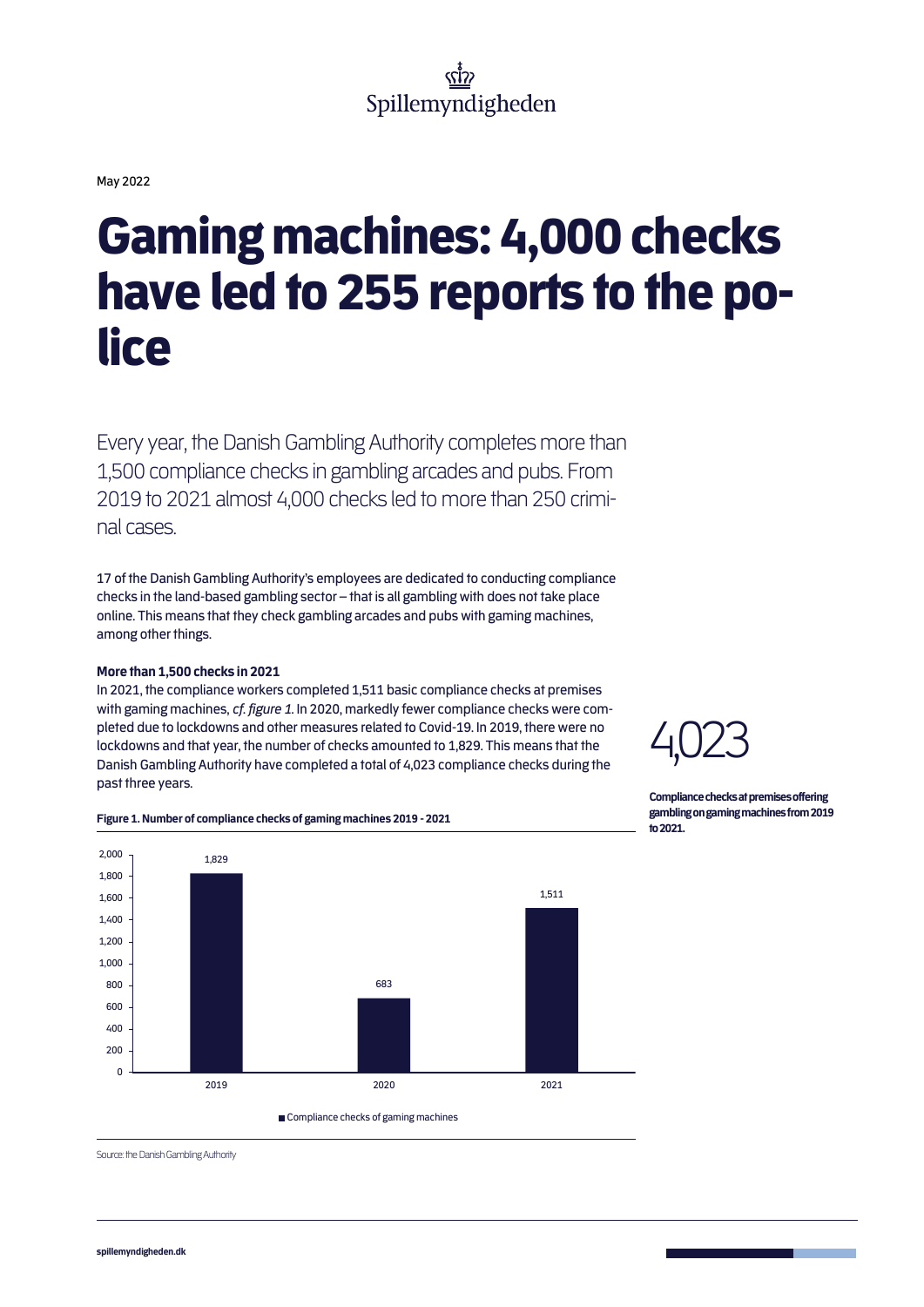# May 2022

### **255 reports to the police**

Out of the 1,511 premises checked by the Danish Gambling Authority's employees in 2021, 106 were checked again because they did not fully comply with the rules. In most cases, it was minor breaches that were corrected when the Danish Gambling Authority came back for a second check.

Nevertheless, it is sometimes necessary to report gambling operators to the police. This is typically the case if the Danish Gambling Authority finds that young people under 18 gamble on gambling machines, if the gambling arcade is not manned, or if other types of gambling are offered than those permitted. From 2019 to 2021, the Danish Gambling Authority has sent 255 reports to the police, *cf. figure 2*.



**Figure 2. Reports to the police 2019 – 2021** 

Source: the Danish Gambling Authority

# **Annual check of fees brings in extra fees of DKK 500,000**

The 23,000 gaming machines in Denmark are owned by approx. 300 gambling operators, who pay a fee per gaming machine in operation. In 2021, the fee was DKK 670 per gaming machine. It is the gambling operators themselves who report to the Danish Gambling Authority the number of active gaming machines and thereby the size of the fee they will be paying.

#### **Gaming machines, dutiesand fees**

Restaurants, cafes, bars and pubs can have up to three gaming machines installed. Only gambling arcades can have more than three gaming machines. The 23,000 gaming machines are installed in 983 gambling arcades and 1,277 restaurants and pubs.

In 2022, the annual fee is DKK 678 for having installed a gaming machine. The fee is paid to the Danish Gambling Authority, while the duty is paid to the Danish Tax Agency. The duty for gaming machines is 41 percent of the gross gaming revenue (deposit minus winnings). If the gross gaming revenue exceeds a certain amount limit, there is an additional duty of 30 percent.



**Extra fees charged from gambling operators with gaming machines in2020**